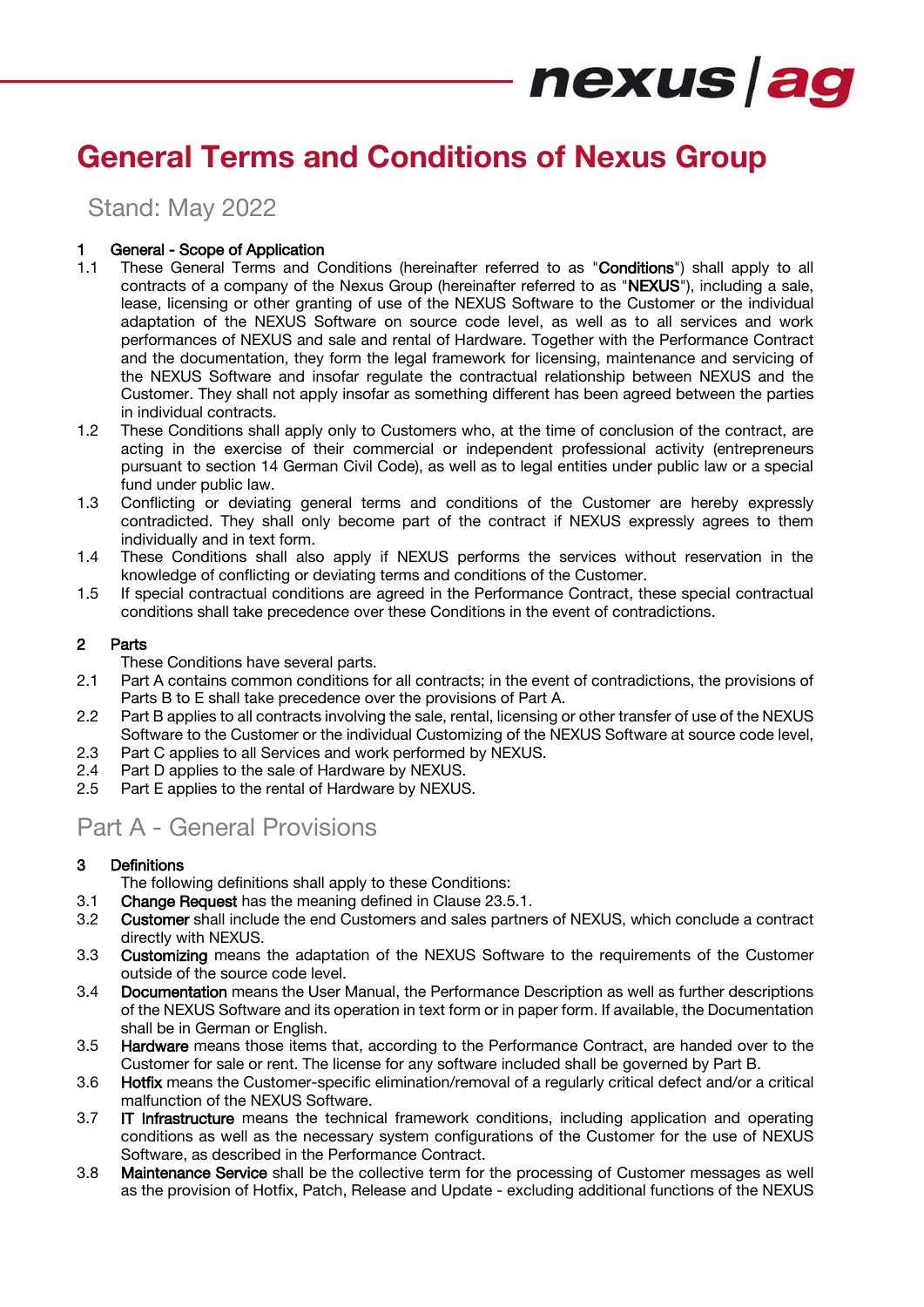

Software - which are subject to a charge and which NEXUS provides on the basis of a Performance Contract.

- 3.9 Module means a component of the licensed NEXUS Software according to the Performance Contract, its functions, sub-functions and specifications as described in the Documentation.
- 3.10 NEXUS is the contracting company of the NEXUS Group that refers to these Conditions.
- 3.11 NEXUS Software is the software program adapted to the Customer according to these Conditions, licensed or maintained for the Customer with the specifications listed in the Performance Contract; it also includes Third-Party Software. The licensed NEXUS Software includes the associated Documentation.
- 3.12 **Patch** means the elimination of one or more defects and/or malfunctions of the NEXUS Software.
- 3.13 Performance Contract means the contract in text form between NEXUS and the Customer together with its attachments. Components of the Performance Contract are these Conditions as well as the Performance Description, the Documentation and further specifications of the NEXUS Software. The Performance Contract does not have to be designated as such.
- <span id="page-1-2"></span>3.14 Performance Description means the description of the functions, sub-functions, specifications as well as the adaptation of the NEXUS Software on the source code level, if necessary. The Performance Description shall be made in the Performance Contract.
- 3.15 Release means a periodic release of program parts and associated Documentation, which includes functional enhancements and changes, e.g., to increase security, as well as the elimination of known application problems in the NEXUS Software.
- 3.16 Service means any performance of service or work which NEXUS provides for, or in connection with, the already existing NEXUS Software on the basis of a Performance Contract. This can include, in particular, Maintenance Services, Customizing and Training Services.
- 3.17 Software Customization has the meaning defined in Clause [21.1.1.](#page-6-0)
- 3.18 Software Lease has the meaning defined in Clause [21.1.1.](#page-6-0)
- 3.19 Software Purchase has the meaning defined in Clause [21.1.1.](#page-6-0)
- 3.20 Supplement Contract has the meaning defined in Clause [30.3.](#page-10-0)
- 3.21 Supplement Services means services which are not agreed in a Performance Contract and which are additionally ordered by the Customer.
- 3.22 Third-Party Software has the meaning defined in Clause [24.1.](#page-8-0)
- 3.23 Update means an extension, substantial modification or redesign of the NEXUS Software and/or one or more modules of the NEXUS Software.
- 3.24 User Manual means the description of the intended operation and use of the NEXUS Software. The User Manual is provided with a separate document in text form.

#### <span id="page-1-1"></span>4 Formation of Contract

- 4.1 All agreements between NEXUS and the Customer must be in text form.
- 4.2 Any offer from NEXUS is non-binding if it is not expressly designated as binding.
- <span id="page-1-0"></span>4.3 The Customer shall carefully examine the offer from NEXUS and ensure that the performance offered or selected by the Customer, in particular the relevant software and Hardware, are suitable for the intended purpose before placing the order.
- 4.4 The Customer shall be bound to an order for a fortnight from receipt by NEXUS.
- 4.5 The Performance Contract shall be concluded by sending an order confirmation in text form (e.g., by e-mail or in writing). The content of the contract shall be based on the order confirmation or the documents expressly referred to in the order confirmation.
- 4.6 If the parties conclude a Performance Contract signed by both parties and transmitted at least in text form, the date of the second signature shall be decisive for the conclusion of the contract. Clause 4.3 shall apply accordingly to the first signatory.
- 4.7 The documents belonging to the offer or Performance Contract as well as the information in the Online Shop do not constitute a guarantee of quality or durability.

#### 5 Online Shop

- 5.1 Orders in the Online Shop require prior registration of the Customer via the form at https://shop.nexus-ag.de/konto/ and confirmation of the registration by NEXUS in text form.
- 5.2 The Customer places his order by placing the selected items in the shopping cart and sending the order to NEXUS by selecting the button "Order with obligation to pay". The obligation to check by the Customer in accordance with Clause [4.3](#page-1-0) shall apply accordingly.
- 5.3 NEXUS confirms receipt of the order with an order receipt confirmation by e-mail.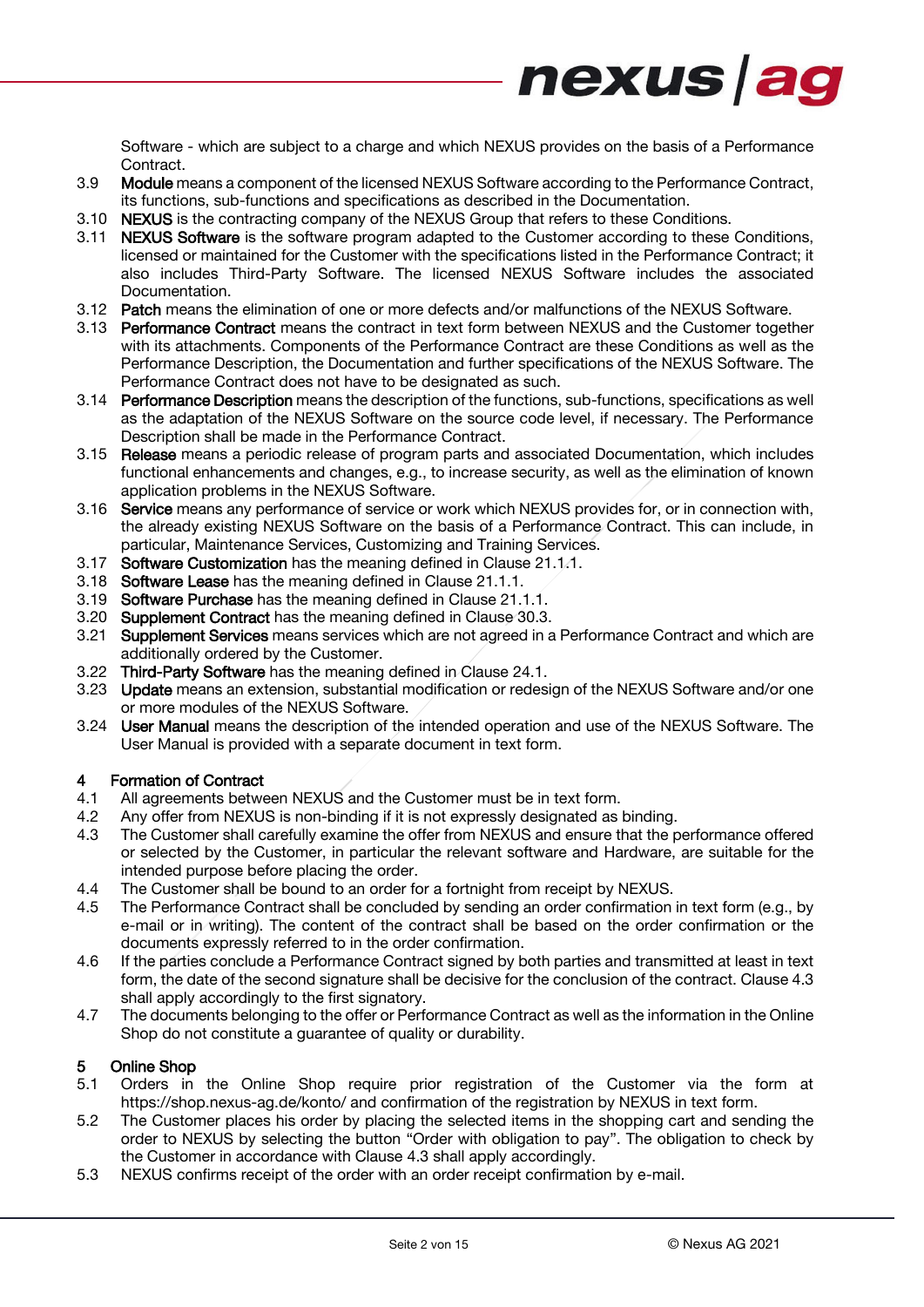5.4 The Performance Contract shall be concluded with the NEXUS company which offers the selected item. It is concluded either by sending an order confirmation in text form (e.g. by e-mail or in writing) or with the fulfilment of the order, whichever occurs first.

nexus ag

5.5 Contracts for items to be configured are concluded via direct contact in accordance with Clause [4](#page-1-1) above.

#### <span id="page-2-2"></span>6 Duty of the Customer to Cooperate

- 6.1 The Customer shall assist the successful performance of the Performance Contract in every phase by active and appropriate cooperation free of charge. In particular, the Customer shall provide NEXUS with the information, documents and data, computer programs and other means necessary for proper performance of the Performance Contract - including remote access or access to the premises and the IT Infrastructure, if necessary - in accordance with the Performance Contract in a timely manner. If the Customer does not fulfill its obligations to cooperate and NEXUS cannot complete its performance or parts thereof within the agreed time as a result, the performance period shall be extended appropriately. NEXUS can assert a right to reasonable compensation (e.g., unplanned additional expenditure).
- 6.2 If required, the Customer shall also ensure the provision of functional workstations free of charge for the employees of NEXUS or for third parties commissioned by NEXUS.

## <span id="page-2-1"></span>7 Performance Deadlines and Non-Availability of Performance<br>7.1 The performance period shall be agreed individually.

- The performance period shall be agreed individually.
- 7.2 If the Customer is obligated to procure certain documents, such as permits, approval, etc., himself or to make a payment in advance, the performance period shall begin not before the time when NEXUS has received all documents to be procured by the Customer or a payment to be made has been received by NEXUS.
- 7.3 If NEXUS cannot meet binding performance deadlines for reasons not culpably caused by NEXUS (non-availability of the performance), NEXUS shall inform the Customer of this immediately and at the same time inform the Customer of the expected new performance deadline. If the performance is also not available within the new performance period, NEXUS shall be entitled to withdraw from the contract in whole or in part; NEXUS shall immediately refund any consideration already paid by the Customer. The following in particular are considered to be cases of non-availability of the performance in this sense
	- a) delayed self-delivery if NEXUS has concluded a congruent covering transaction, neither NEXUS nor its supplier is at fault or NEXUS is not obligated to procure in the individual case.
	- b) Force Majeure according to Claus[e 15](#page-4-0) as well as administrative orders or supply shortages based on such Force Majeure.
	- c) virus and other attacks by third parties on the IT system of NEXUS, insofar as these occurred despite compliance with the usual care for appropriate protective measures.
- 7.4 The occurrence of default (Verzug) shall be determined in accordance with the statutory provisions. In any case, however, a reminder with an appropriate deadline must be sent by the Customer.
- 7.5 Liability for default in performance shall be limited in accordance with Clause [9.](#page-2-0) Otherwise, the statutory rights of the Customer and of NEXUS shall remain unaffected, in particular in the case of an exclusion of the obligation to perform (e.g., due to impossibility or unreasonableness of performance and/or subsequent performance).

#### 8 Partial Performance, Partial Delay, Partial Impossibility of Performance

- 8.1 Partial performance is permissible and can be invoiced independently, provided that this is reasonable for the Customer and the Customer has an objective interest in the partial performance.
- 8.2 In the event of partial default or partial impossibility, the Customer may only withdraw from the entire contract or claim damages for non-performance of the entire obligation if the partial performance of the contract is of no interest to it.
- 8.3 In all other respects, the provisions of Clause [7](#page-2-1) above shall apply mutatis mutandis to partial default.

#### <span id="page-2-0"></span>9 Limitation of Liability

9.1 NEXUS shall be liable without limitation for damages resulting from injury to life, body or health, which are based on a negligent breach of duty by NEXUS or on an intentional or negligent breach of duty by its legal representatives or vicarious agents, and in the case of liability without fault prescribed by law, in particular according to the Product Liability Act and in the case of a quarantee (*Garantie*).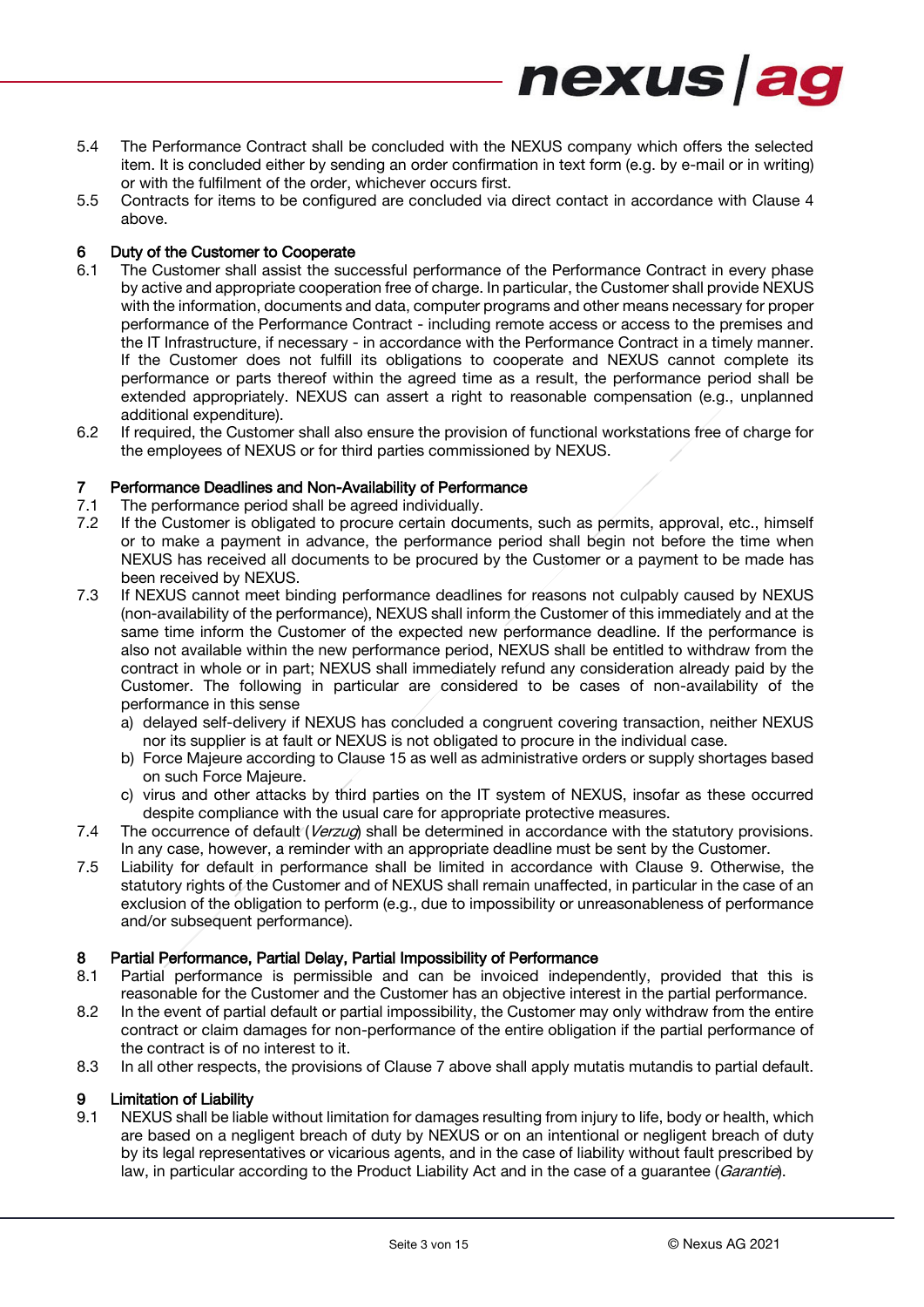9.2 NEXUS shall be liable for other damages which are based on an intentional or grossly negligent breach of duty by NEXUS or on an intentional or grossly negligent breach of duty by its legal representatives or vicarious agents.

nexus ag

- <span id="page-3-1"></span>9.3 NEXUS shall be liable in the case of intentional or negligent violation of an essential contractual obligation only for the typically occurring damage foreseeable at the time of conclusion of the contract subject to the limitation in Clause [9.5](#page-3-0) below. An essential contractual obligation is such an obligation which makes the proper fulfillment of the contract concluded with the Customer possible in the first place and on which the Customer relied and could rely and whose culpable non-fulfillment endangers the achievement of the purpose of the contract.
- 9.4 NEXUS shall not be liable in all other cases.
- <span id="page-3-0"></span>9.5 Limitation of Liability to Insurance Coverage. If NEXUS is liable for damages according to Clause [9.3,](#page-3-1) the liability of NEXUS shall be limited to EUR 5 million. NEXUS shall increase the insurance coverage upon request and at the expense of the Customer; upon request of the Customer, NEXUS shall inform the Customer of the costs incurred after consultation with its insurance company.
- 9.6 Insofar as the liability of NEXUS is excluded or limited, this shall also apply to the personal liability of its employees, representatives and vicarious agents.
- 9.7 Information Obligation of the Customer. The Customer is obligated to inform NEXUS of all damages immediately and comprehensively after becoming aware of them. In particular, in cases of claims against the Customer by third parties, the Customer shall inform NEXUS immediately and comprehensively and grant NEXUS the opportunity to influence the development of the damage.
- 9.8 Exclusions of Liability Due to the Customer's Conduct.
- 9.8.1 NEXUS shall not be liable for the consequences of improper modification or handling of the NEXUS Software or the consequences of defective interventions on the part of the Customer.
- 9.8.2 NEXUS shall not be liable for the loss of data and programs and their restoration if and insofar as the damage is based on the fact that the Customer did not take appropriate precautions against data loss, in particular by making backup copies of all programs and data.

#### <span id="page-3-2"></span>10 Statute of Limitations.

- 10.1 In the case of intent or gross negligence on the part of NEXUS or its legal representatives or vicarious agents as well as injury to life, body or health, which are based on a negligent breach of duty by NEXUS or on an intentional or negligent breach of duty by its legal representatives or vicarious agents, and in the case of statutory strict liability, in particular according to the Product Liability Act and in the case of a guarantee (*Garantie*), the statutory limitation period shall apply.
- 10.2 For Hardware rental, the statutory limitation period shall apply.
- 10.3 In all other cases the limitation period for warranty or liability claims shall be one year starting
	- a) in the case of Software Purchase, at the declaration of operational readiness of the NEXUS Software,
		- b) in the case of Software Adaptation or other work performance (Werkleistung) by NEXUS, from acceptance,
		- c) in the case of services (*Dienstleistung*), from the completion of the respective service or
		- d) in the case of Software Lease and long-term service relationships, from the time at which the Customer knew or should have known of the breach of duty by NEXUS, or
		- e) in case of Hardware purchase, at delivery.

#### 11 Remuneration

- 11.1 Purchase prices, License fees, remuneration for Software Adaptation, Maintenance, Service and Supplement Services, rent as well as other payment obligations of the Customer ("Remuneration") as well as the due dates for the Remuneration are specified in the Performance Contract or the Supplement Contract. If the due date is not stipulated, the Remuneration shall be due upon provision of the performance or, in the case of installation by NEXUS, upon declaration of readiness for operation, in the case of work performances (*Werkleistung*) upon acceptance.
- 11.2 Remuneration for time and material. Insofar as no package remuneration is agreed in the Performance Contract, NEXUS shall charge for Services and work performances (including Software Adaptation) on a time and material basis, whereby working hours and travel times incurred shall be invoiced at the hourly rates, and the materials used shall be invoiced at the prices, valid at the time of the performance; other expenses, in particular travel, accommodation and overnight costs, shall be invoiced additionally. Cost estimates for Services and work performances stated in the Performance Contract on a time and material basis are non-binding.
- 11.3 The remuneration shall apply plus the statutory value-added tax.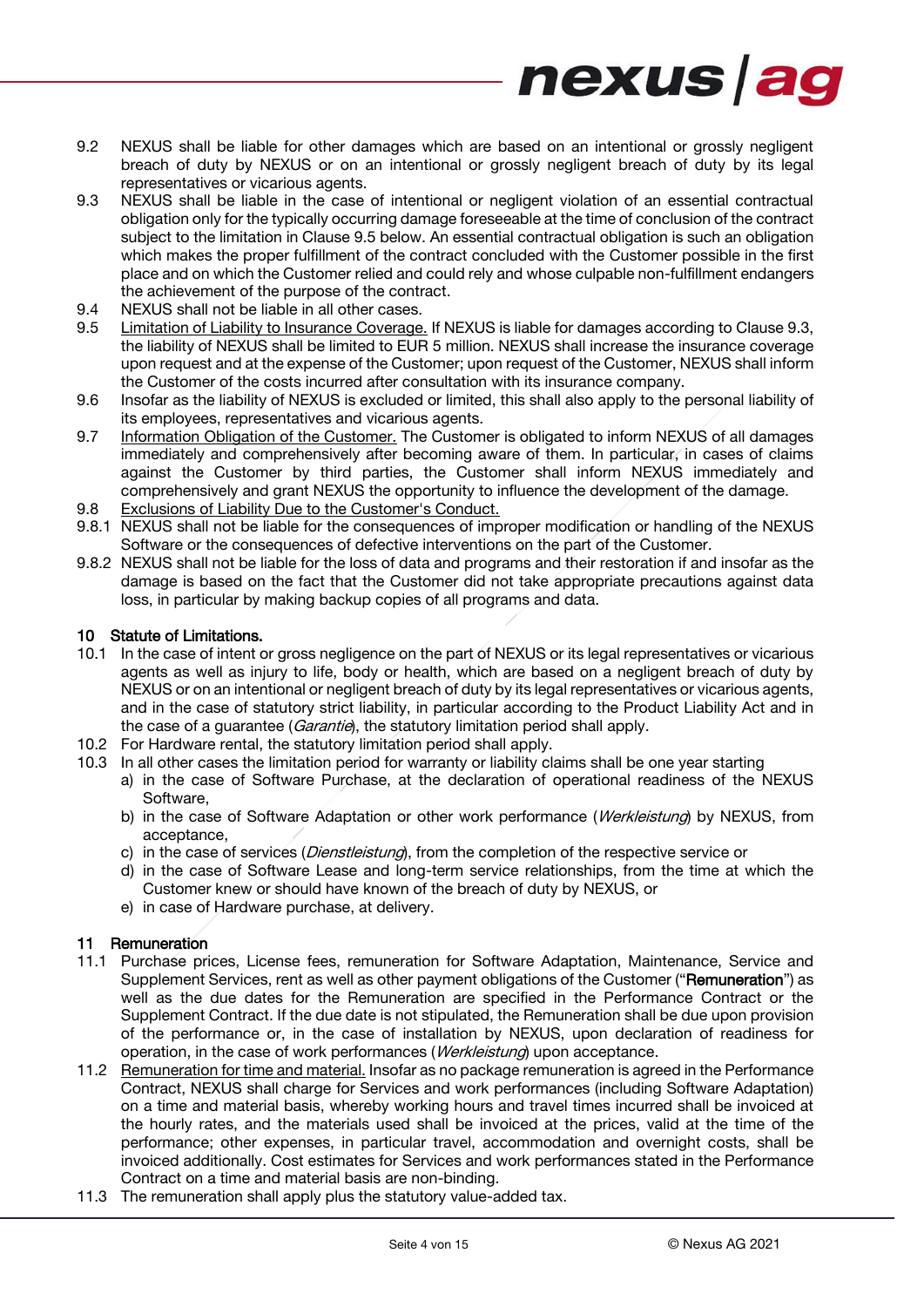11.4 NEXUS shall be entitled to change the regularly recurring remuneration (e.g., license fees or rent) unilaterally by written notification to the Customer with a notice period of three months to the end of the current invoicing period for the new invoicing period. If the Customer does not agree to the new remuneration, it shall be entitled to terminate the Performance Contract with respect to the affected service within 4 weeks after receipt of the notification as of the end of the current invoicing period.

nexus ag

#### 12 Payment Terms

- 12.1 All invoices are payable net within 30 days of the invoice date. Deviating terms of payment may be stipulated in the Performance Contract. No cash discount shall be granted.
- 12.2 NEXUS reserves the right to use payments to settle the oldest due claims plus the default interest and costs accrued thereon, in the order of costs, interest, claim, unless the Customer has made an express stipulation for the allocation of the payment.
- 12.3 The Customer can only offset claims of NEXUS by written declaration to NEXUS if its counterclaim is based on the same contractual relationship, is undisputed or a legally binding title exists.
- 12.4 The assertion of a right of retention due to counterclaims which are not recognized or not legally established shall be excluded if these claims are not based on the same contractual relationship.

#### 13 Lack of Financial Solvency

- 13.1 NEXUS shall have the right to prohibit the Customer from using the NEXUS Software if it becomes apparent after conclusion of the contract that the claim for payment is endangered by the Customer's lack of financial solvency.
- 13.2 The right to prohibit shall not apply if payment is made within a reasonable period to be set by NEXUS or the Customer provides reasonable security.
- 13.3 After unsuccessful expiration of the deadline, NEXUS shall have the right to terminate the Performance Contract without further notice.
- 13.4 NEXUS shall have the same right if the Customer is overdue with two consecutive payments for Maintenance Services, rental or license fees.

#### 14 Data Protection

The protection of personal data is important to NEXUS. NEXUS therefore processes personal data only to the extent permitted by law. The data protection declaration can be viewed at https://de-de.nexusag.de/unternehmen/datenschutzerklaerung or requested from NEXUS free of charge. The responsibility of the Customer for the processing of data for which it is the controller in the sense of Art. 4 No. 7 GDPR remains unaffected by this.

#### <span id="page-4-0"></span>15 Force Majeure, Contractual Impediments

- <span id="page-4-1"></span>15.1 "Force Majeure" means the occurrence of an event or circumstance that prevents a Party from performing a contractual obligation if and to the extent that the Party affected by the hindrance ("Affected Party") proves (a) that such hindrance is beyond its reasonable control and (b) that the effects of the hindrance could not reasonably have been avoided or overcome by the Affected Party. An obstacle within the meaning of lit. (a) shall be deemed to include, but not be limited to, wars, civil wars, insurrections, acts of terrorism, piracy, currency and trade restrictions, embargoes, sanctions, governmental measures and orders, expropriation, epidemic, pandemic, natural disasters, fire, as well as legal or regulatory measures enacted in connection with such events, unless the unaffected party proves that the Affected Party could nevertheless have avoided its inability to perform.
- <span id="page-4-2"></span>15.2 If a Party fails to perform its contractual obligation due to the failure of a third party which the Party has commissioned to perform the whole or part of a contract (including subcontractors), the Party may invoke Force Majeure only to the extent that the conditions set forth in Clause [15.1](#page-4-1) are met for the third party and the occurrence of the Force Majeure could not have been foreseen by the Affected Party when it commissioned the third party.
- <span id="page-4-3"></span>15.3 Insofar as Clause [15.1](#page-4-1) or [15.2](#page-4-2) is fulfilled, the Affected Party shall be released from the contractual obligation and from any liability for its breach from the time when the impediment causes the inability to perform and to the extent that the impediment prevents performance, provided that it notifies the other Party thereof without undue delay. If the notification is not made immediately, the exemption shall not take effect until the date on which the notification is received by the other party. The other Party may suspend the performance of its obligations, if any, as of the date of such notice. This Clause [15.3](#page-4-3) shall apply even if the impediment arises during an already existing default of the Affected Party.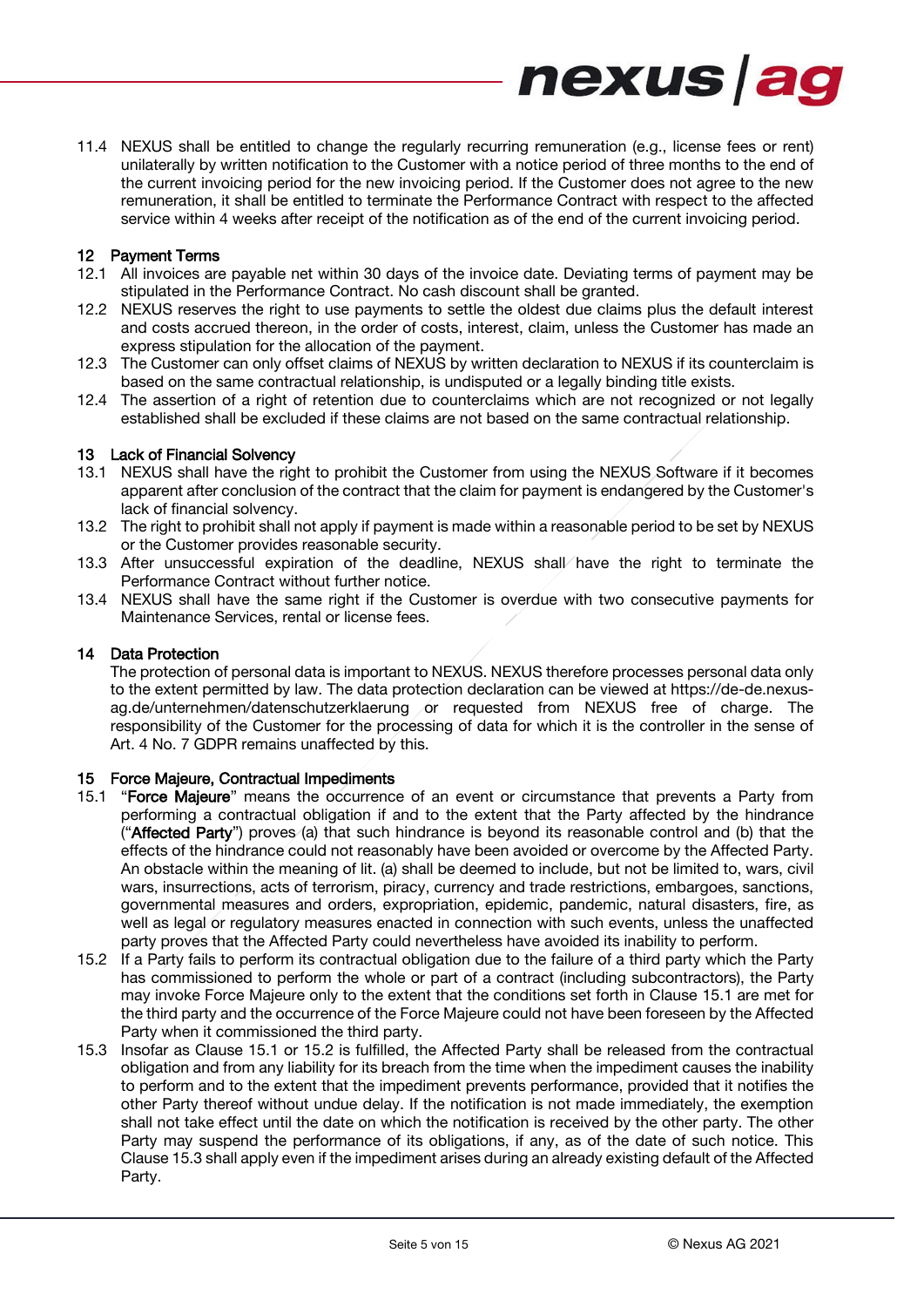15.4 If the effect of the asserted impediment or event is temporary, Claus[e 15.3](#page-4-3) shall apply only for as long as the asserted impediment prevents the Affected Party from performing its contractual obligation. The Affected Party shall notify the other Party as soon as the relevant obstacle no longer exists.

nexus ag

15.5 The Affected Party is obliged to remedy the Force Majeure as far as possible and to limit its effects as far as possible.

#### 16 Term

- 16.1 Principle. Unless a different term is specified in the Performance Contract, the following shall apply a) a Software Lease shall have a term of five years;
	- b) a License under a Software Purchase shall have an indefinite term;
	- c) a Service Agreement (including Maintenance Service Agreements) shall have a term of three years.
- 16.2 The right of either party to terminate the License without notice for good cause shall remain unaffected.
- 16.2.1Good cause for a party shall be deemed to exist in particular if the other party has breached a material obligation under the Performance Contract and fails to remedy the breach of obligation within 15 calendar days after receipt of a written warning.
- 16.2.2NEXUS shall have good cause for termination in particular if the Customer is in default with two payments from the same Performance Contract and has not made the payment within 30 days after receipt of a written warning.
- 16.3 Each termination must be in text form to be effective.

#### 17 Consequences of Termination

17.1 Termination of a Software Lease or Hardware rental agreement shall not affect other Performance Contracts existing between the parties, in particular Service Agreements concluded for the same NEXUS Software and vice versa, unless the Service cannot be provided without the licensed NEXUS Software or rented Hardware.

#### 18 Export and Import Control

- 18.1 Software and Hardware may be subject to export and import restrictions. In particular, there may be licensing obligations or the use of NEXUS Software or associated technologies may be subject to restrictions abroad.
- 18.2 The contractual obligation of NEXUS shall be subject to the proviso that national and international regulations of export and import law as well as other legal regulations do not oppose the performance of the particular obligation.
- 18.3 The Customer shall observe the applicable export and import control regulations, in particular of the Federal Republic of Germany and the European Union, in case of export or resale across national borders.

#### 19 Place of Performance, Venue, Applicable Law

- 19.1 The place of performance shall be the registered office of the NEXUS company concluding the contract.
- 19.2 The exclusive place of jurisdiction for all disputes between the contracting parties arising from or in connection with service contracts, individual orders or their business relationship shall be the registered office of the contracting NEXUS company.
- 19.3 The legal relationships of the contracting parties from or in connection with Performance, Supplement or Service Contracts shall be subject to the law of the Federal Republic of Germany excluding the UN Convention on Contracts for the International Sale of Goods (CISG).

#### 20 Miscellaneous

- 20.1 The claims and other rights of the Customer from the Performance Contract are not assignable without the prior consent of NEXUS.
- 20.2 Should individual provisions of the Performance Contract or these Conditions be or become invalid or void in whole or in part, this shall not affect the validity of the remaining provisions.
- 20.3 In place of an omission in the contract, the legally effective provision that comes closest to the economic purpose of the agreement shall apply.

## Abschnitt B – Software, Licenses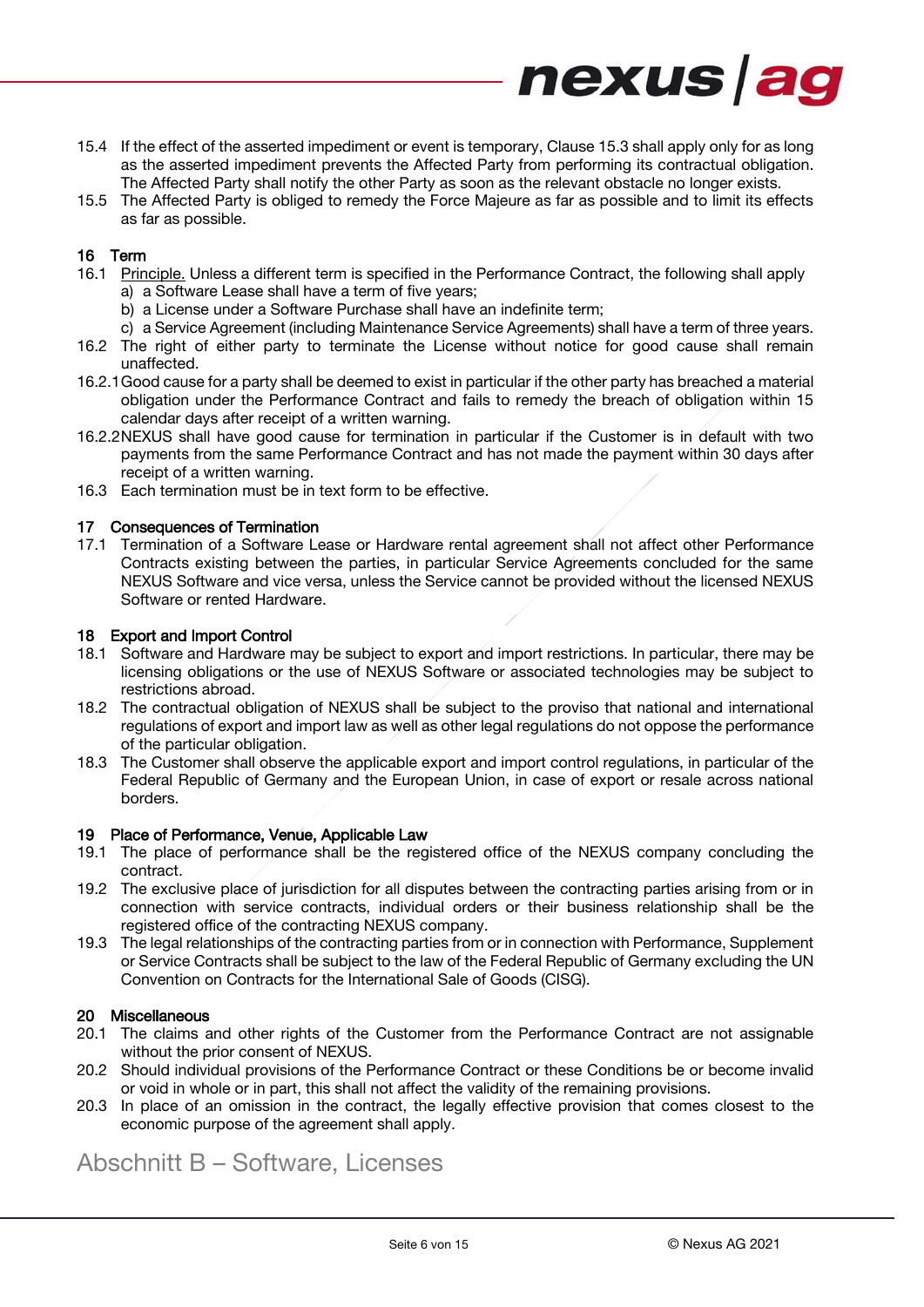#### 21 Delivery of NEXUS Software

- 21.1 Scope of Performance.
- <span id="page-6-0"></span>21.1.1The subject of the Performance Contract regarding the NEXUS Software is, depending on the agreement in the Performance Contract and without prejudice to Section [30.1,](#page-9-0) the adaptation of the NEXUS Software on the source code level for the Customer ("Software Adaptation") and/or the granting of the rights to use the NEXUS Software described in Clause [22](#page-6-1) for a limited period of time ("Software Lease") or for an unlimited period of time ("Software Purchase") against payment.
- 21.1.2NEXUS shall ensure with the care customary in the industry that the NEXUS Software is in compliance with the respective current legal situation and the respective current industry standards at the time of conclusion of the contract at the seat of the contracting NEXUS company.
- 21.1.3The Customer shall inform NEXUS in text form of relevant specific legal framework conditions as well as any changes to them upon becoming aware of them. NEXUS shall carry out an adaptation of the NEXUS Software to (changed) legal framework conditions and generally recognized industry standards within the framework of a separately agreed Service Contract or a Supplement Contract.
- 21.2 Supporting Services. Supporting Services of NEXUS, such as installation and configuration services as well as support of the Customer in testing and training, are to be expressly agreed upon as Services.

#### <span id="page-6-1"></span>22 License to the NEXUS Software

22.1 License. Against complete payment of the license fees due, NEXUS grants the Customer a nonexclusive, non-licensable right to use the NEXUS Software defined in the Performance Contract on its IT Infrastructure for the number of licenses defined in the Performance Contract within the framework described in the Performance Contract (e.g. location, scope or area of application) a) in the case of Software Purchase, for an unlimited period of time;

b) in the case of Software Lease, limited to the term of the contract.

#### ("License").

22.2 Restrictions of Use. Subject to and without prejudice to Clause [22.4,](#page-6-2) the Customer shall not be entitled to:

a) make copies of the Documentation delivered on paper or in electronic form if such copies are not intended exclusively for use by the Customer;

- b) to load, install, or use the NEXUS Software on any IT infrastructure not listed in the Performance Contract;
- c) to lease the NEXUS Software and the Documentation to third parties or to sublicense them in any other way, to reproduce them publicly or to make them accessible or to make them available to third parties against payment or free of charge:
- d) to decompile, disassemble, translate, reverse engineer, or otherwise modify the NEXUS Software unless mandatory copyright provisions permit such actions;
- e) remove or modify copy protection, copyright notices, serial numbers or other features serving to identify the program.
- <span id="page-6-3"></span>22.3 Changes. Any change intended by the Customer to the licensed Scope of Performance, which is not covered by the Performance Contract, requires notification by the Customer to NEXUS as well as approval by NEXUS. If the total license price increases compared to the last license price, the increase shall be charged to the Customer. A reduction of the total license price shall be taken into account for the next contract renewal or in consideration of the agreed notice period of NEXUS.
- <span id="page-6-2"></span>22.4 Use of Additional Functions. If the Customer uses modules, sites, parts of modules, functions or subfunctions which are not covered by the License, additional licenses must be purchased. The NEXUS standard license fees shall be paid for any use not covered by the License.
- 22.5 License Audit. If there are indications that the Customer is using the NEXUS Software beyond the scope agreed in the Performance Contract, NEXUS shall be entitled to demand information about the actual scope of use from the Customer in text form within a reasonable period of time. If this information is not provided or if it is not suitable for eliminating the suspicion, NEXUS is entitled to verify by means of actual or electronic access to the IT Infrastructure whether the Customer complies with the obligations under licensing law ("License Audit"). The results of the License Audit shall be treated confidentially, but may be presented by both parties in the event of a formal legal dispute.
- 22.6 Resale. In the case of Software Purchase, the Customer is entitled to permanently transfer the acquired copy of the NEXUS Software to a third party under transfer of the Performance Contract and the Documentation, provided that the Customer expressly agrees with the third party to observe the scope of the License granted in accordance with this Clause [22](#page-6-1) and informs NEXUS about the sale and the purchaser. Splitting of acquired Licenses is not permitted.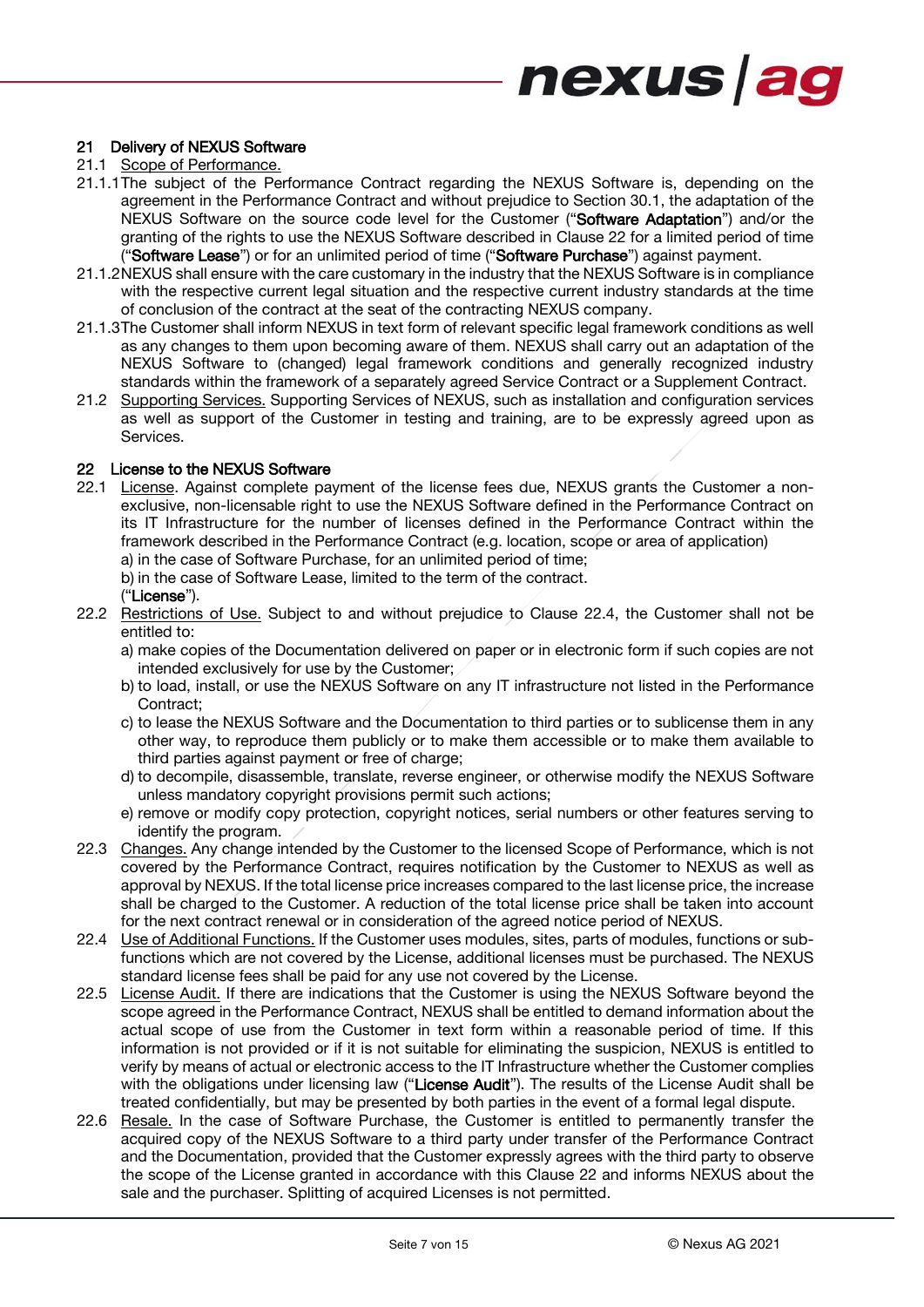22.6.1In this case, the Customer shall completely stop using the NEXUS Software, remove all installed copies of the NEXUS Software from its IT Infrastructure and delete all copies located on other data carriers or hand them over to NEXUS unless it is legally obligated to retain them for a longer period.

nexus ag

- 22.6.2At the request of NEXUS, the Customer shall confirm the complete implementation of the above measures in writing or, if necessary, explain the reasons for longer retention to NEXUS.
- 22.7 Reservation of Rights. NEXUS or, in the case of Third-Party Software, the respective third-party shall be exclusively entitled to all rights to the NEXUS Software exceeding the licensed Scope of Performance.

#### 23 Software Adaptation

- 23.1 If agreed in the Performance Contract, NEXUS shall adapt the NEXUS Software on the source code level for the Customer in accordance with the Performance Description.
- 23.2 The Software Adaptation is subject to the law on contracts for works (Werkvertragsrecht) and shall be accepted by the Customer. The parties can agree on partial acceptances at certain milestones in the Performance Contract or the Specification.
- 23.3 The granting of Licenses for the adapted NEXUS Software shall be governed by Claus[e 22.](#page-6-1) Otherwise, NEXUS shall remain the owner of all rights to the results achieved within the framework of the Software Adaptation, in particular the industrial property rights and copyrights created in this context.
- 23.4 Performance Description. NEXUS shall adapt the NEXUS Software on the basis of a Performance Description agreed upon with the Customer (see Clause [3.14\)](#page-1-2).
- <span id="page-7-1"></span>23.4.1The Customer shall fulfill its cooperation obligations in accordance with Clause [6](#page-2-2) as well as Clause [25](#page-8-1) free of charge in due time before performance and, if necessary, during performance of the order.
- 23.4.2The fulfillment of the requirements for the NEXUS Software agreed in the Performance Description as well as the adherence to an agreed schedule, if applicable, shall be subject to the condition that the Customer fulfills his necessary cooperation obligations in accordance with Clause. [23.4.1.](#page-7-1)
- 23.5 Changes in Performance.
- <span id="page-7-0"></span>23.5.1The Customer can request changes and additions to the performance at any time ("Change" Request").
- <span id="page-7-2"></span>23.5.2NEXUS shall examine the Change Request within a reasonable period of time and shall inform the Customer of the result together with the resulting costs, if any, postponements of the time schedule and, if necessary, the separate commissioning in the form of a binding draft of a Performance Description.
- 23.5.3The services of NEXUS within the framework of this change request procedure according to Clause [23.5.2](#page-7-2) shall be performed for the Customer at the agreed hourly rate or - if no hourly rate has been agreed - against usual remuneration.
- 23.5.4The Customer shall review the draft Performance Description within 10 working days of its receipt. If the Customer accepts the new Performance Description in text form, the changes shall become part of the contract. If the Customer does not accept the new Performance Description or does not accept it in due time, the Performance Contract shall be continued unchanged.
- 23.5.5NEXUS shall continue the contractual performance as agreed during an ongoing change request procedure. The Customer shall bear the costs for this in accordance with the original Performance Contract regardless of the decision of the change request procedure.
- 23.6 Acceptance.
- <span id="page-7-3"></span>23.6.1The Customer shall inspect the NEXUS Software adapted by NEXUS on the basis of the acceptance criteria defined in the respective Performance Description within a reasonable period of time, which shall be set by NEXUS in the notification of readiness for acceptance, and declare or refuse acceptance in text form. If the Customer allows the above deadline to elapse without granting or refusing acceptance, the adapted NEXUS Software is deemed to be accepted.
- 23.6.2"Defect" (*Mangel*) means any deviation of the customized NEXUS Software from the requirements of the Performance Description. Unless otherwise expressly stated in the Performance Description, the intended use of the NEXUS Software pursued by the Customer with the Software Adaptation shall not be part of the requirements to be warranted (*gewährleistet*) by NEXUS.
- 23.6.3The Customer may not refuse acceptance due to insignificant defects. However, this shall be subject to the immediate rectification of these defects by NEXUS.
- 23.6.4If the Customer refuses acceptance due to not insignificant defects, it shall notify NEXUS of this in text form within the period set by NEXUS in accordance with Clause [23.6.1,](#page-7-3) stating the defects. The Customer shall set NEXUS a reasonable deadline for the elimination of these defects. If the elimination of the defects fails and if further elimination attempts are unreasonable for the Customer, the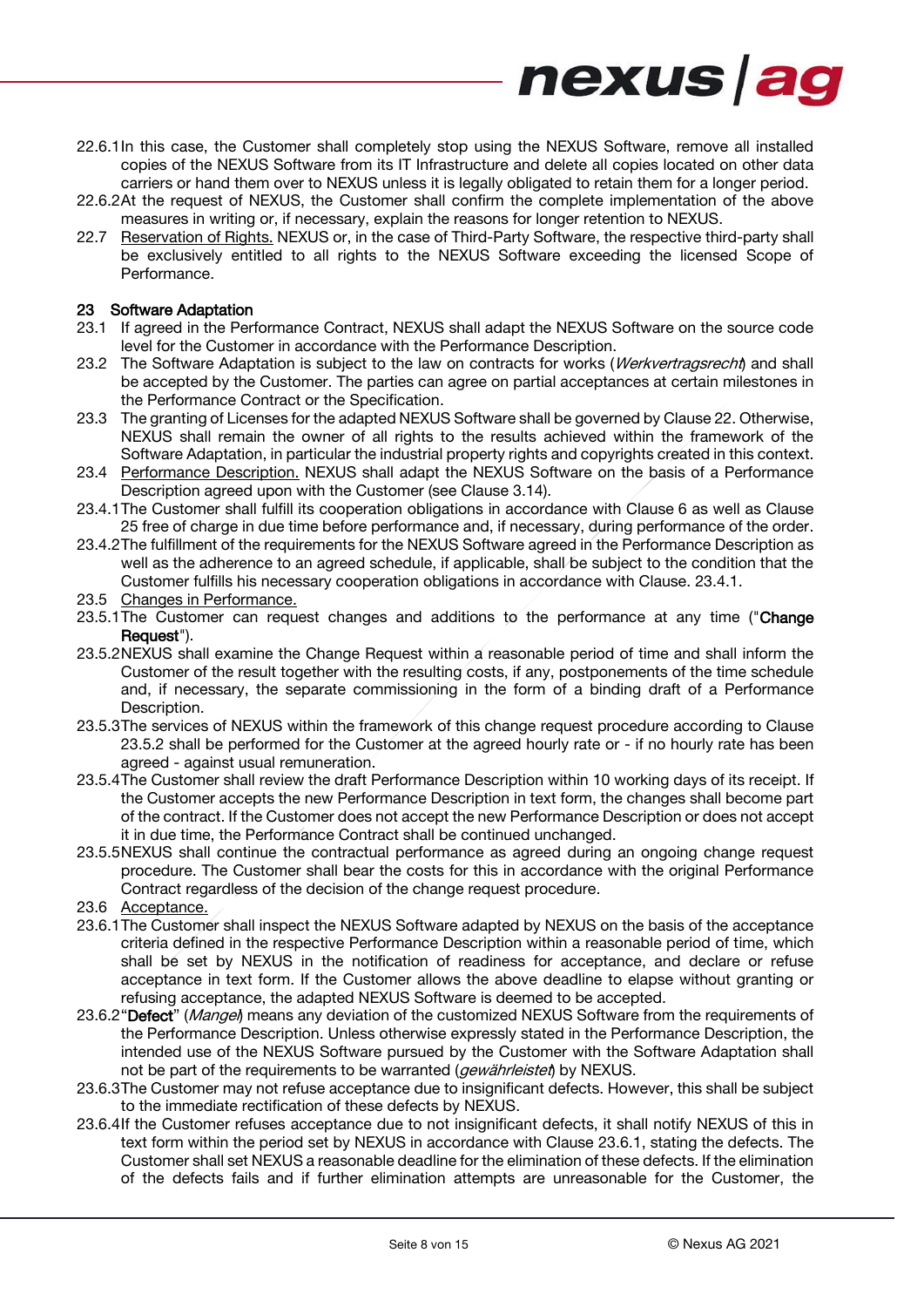Customer can assert the rights to which it is entitled by law in accordance with the limitation of liability regulated in Clause [9.](#page-2-0) There shall be no right of withdrawal in the case of insignificant defects.

nexus ag

#### 24 Third-Party Software

- <span id="page-8-0"></span>24.1 The Customer shall acquire a right of use for third-party software provided to the Customer together with the NEXUS Software ("Third-Party Software") insofar as this is necessary for the use of such Third-Party Software in connection with the NEXUS Software in accordance with the Performance Contract.
- 24.2 Insofar as this is included in the Scope of Performance, NEXUS can arrange for or sublicense the necessary licenses to the Third-Party Software to the Customer.
- 24.3 The conditions of the right of use result from the respective conditions and performance descriptions of the third-party providers.

#### <span id="page-8-1"></span>25 Obligations of the Customer

- 25.1 IT Infrastructure. The Customer shall ensure that the IT Infrastructure on which the NEXUS Software is installed is functional and capable of operating the NEXUS Software safely and that only Third-Party Software coordinated with NEXUS is operated on these computers.
- 25.2 Testing of the NEXUS Software. The Customer is obligated to test the NEXUS Software on a test system prior to real use before releasing the NEXUS Software for the agreed use unless this would be unreasonable (*unzumutbar*) for the Customer.
- 25.3 Information about Software Version. The Customer is obligated to provide NEXUS with information about the software version in use so to enable information about any Releases or Updates.
- 25.4 Data.
- 25.4.1The Customer shall provide all master data.
- 25.4.2The Customer shall take care of the data maintenance and thus the backup and integrity of the data as well as the operation and maintenance of the hardware on which the NEXUS Software is operated.
- 25.5 Security.
- 25.5.1The Customer shall provide for all necessary security measures in connection with the protection of the NEXUS Software against destruction, theft or misuse. In particular, the Customer shall be responsible for making backup copies of the NEXUS Software and storing them appropriately.
- 25.5.2The Customer shall take appropriate precautions for the event that the NEXUS Software does not work properly in whole or in part (e.g., through data backup, fault diagnosis, regular testing of results, emergency planning).
- 25.5.3Backup copies or data backup shall be made at the usual intervals in the Customer's field of activity, but shall be made at least once a day.

#### <span id="page-8-4"></span>26 Liability for Defects in Software Purchase, Software Lease and Software Adaptation

- 26.1 Notice of Defects. The Customer shall inform NEXUS immediately in text form upon discovery of defects in the (adapted) NEXUS Software. If the Customer fails to do this, NEXUS shall not be liable for the damage caused by the delay in notification.
- 26.2 Existence of Defects.
- 26.2.1All asserted defects must be reproducible by Nexus and documented in detail by the Customer.
- <span id="page-8-2"></span>26.2.2NEXUS warrants (*gewährleistet*) that the NEXUS Software is properly functioning. Proper functioning shall be deemed to exist if the NEXUS Software can be used in accordance with the Performance Contract, deployed on the agreed IT Infrastructure and function in accordance with the Performance Description.
- 26.2.3A defect of the NEXUS Software shall exist if it does not provide the agreed applications, functions and services in accordance with Clause [26.2.2](#page-8-2) when used as agreed in the Performance Contract.
- 26.2.4No defect shall exist if the IT Infrastructure on which the NEXUS Software is installed cannot operate it or cannot operate it without malfunctions unless this is expressly included in the Scope of Performance. The same shall apply if and insofar as software from third parties affects the security and performance of the NEXUS Software.
- 26.2.5Furthermore, there shall be no defect if the Customer interferes with the databases connected to the NEXUS Software, in particular their structure, or data models. This shall not apply to changes and processing of databases which are made during contractual use of the NEXUS Software, e.g., in the case of the database containing patient data.
- <span id="page-8-3"></span>26.3 Remedy of Defects. In the event of a defect, the Customer's claim is initially limited to the elimination of the defect or provision of defect-free NEXUS Software at the discretion of NEXUS. Elimination of the defect can also be carried out by providing Maintenance Services free of charge in the sense of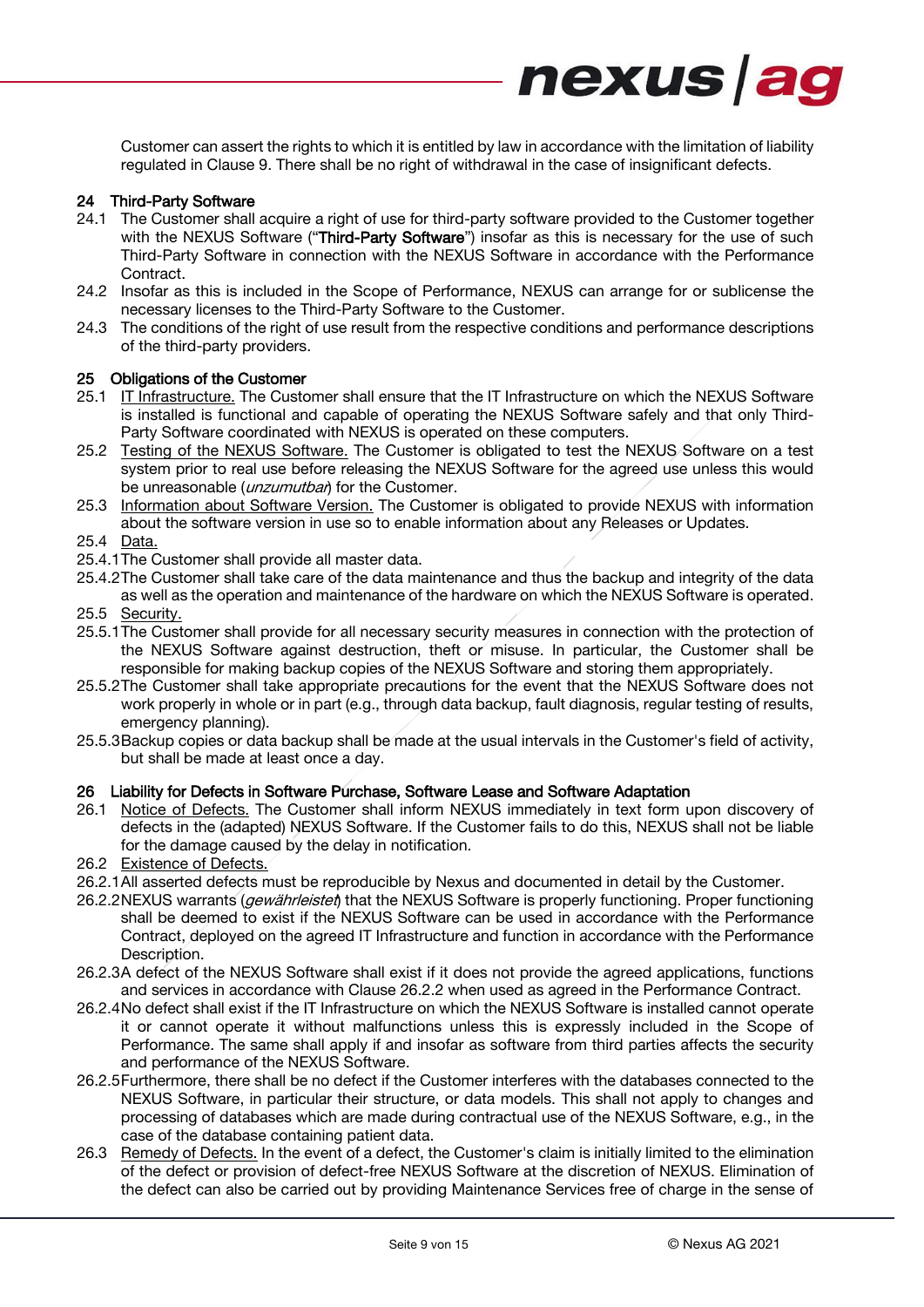Clause [31.](#page-10-1) NEXUS has the right to refuse to eliminate the defect if the elimination of the defect is not possible with reasonable effort (severity of the defect in relation to the effort to eliminate the defect).

nexus ag

- 26.4 Subordinate Rights.
- 26.4.1In the case of Software Purchase and Software Adaptation, the Customer shall be entitled to demand a reduction or to withdraw from the contract if the elimination of the defect within the meaning of Clause [26.3](#page-8-3) has failed twice, has been seriously and finally refused on the part of NEXUS, is unreasonable (*unzumutbar*) for the Customer or if the Customer has unsuccessfully set NEXUS reasonable deadlines for subsequent performance or such setting of a deadline is dispensable (*entbehrlich*) in view of the circumstances.
- 26.4.2In the case of Software Lease, the Customer shall be entitled to demand a reduction of the license fee or to terminate the contract if the elimination of defects within the meaning of Clause [26.3](#page-8-3) has failed twice, has been seriously and finally refused, is unreasonable for the Customer or if the Customer has unsuccessfully set NEXUS reasonable deadlines for subsequent performance.
- 26.4.3The right of the Customer to demand compensation for damages within the scope of liability according to Clause [9](#page-2-0) of these Conditions shall remain unaffected.
- 26.5 Exclusion. A warranty obligation for a defect shall not apply if (a) the NEXUS Software has been changed or processed by the Customer or third parties and the defect has been caused by this or (b) defects are caused by the installation or connection of components (hardware or software) which do neither originate from, nor have been tested nor released by, NEXUS.
- 26.6 Reimbursement of expenses in case of non-existence of a defect. If it becomes apparent during or after the elimination of a malfunction - regardless of whether at the particular request of the Customer or in assumed fulfillment of warranty obligations - that a defect did not exist or that there is no warranty obligation for any other reason, the elimination of the defect shall be treated as a Supplement Service subject to remuneration.

#### 27 Infringement of Third-Party Intellectual Property Rights

- 27.1 NEXUS warrants that the NEXUS Software does not infringe any intellectual property rights of third parties in Germany ("Third-Party Rights").
- 27.2 In the event of infringement of Third-Party Rights, NEXUS shall be entitled to modify the NEXUS Software at its own expense in order to avoid or eliminate an infringement or alleged infringement of Third-Party Rights.

#### 28 Defects in Third-Party Software

- 28.1 Liability for defects in Third-Party Software provided to the Customer together with the NEXUS Software shall be governed by the respective License Terms and, if applicable, the Performance Descriptions of the respective third-party provider.
- 28.2 NEXUS can, at its own discretion, assign its own claims against the respective third-party provider to the Customer or take responsibility for the elimination of the defect itself without acknowledging a legal obligation. NEXUS shall be entitled to use third parties to remedy defects.

#### 29 Consequences of Termination of a Software Lease Agreement

- 29.1 Upon effectiveness of the termination, the granted rights of use shall revert to NEXUS and the Customer shall be obligated to destroy or delete the original of the NEXUS Software as well as the Documentation, including all copies or partial copies and copies connected with other programs of the NEXUS Software in question, or to return them to NEXUS within 14 calendar days after effectiveness of the termination. Upon request of NEXUS, the Customer shall confirm the destruction of the NEXUS Software as well as the Documentation in writing.
- 29.2 No right of retention can be asserted with respect to the NEXUS Software and the Documentation.

### Part B - Services

#### 30 Services

- <span id="page-9-0"></span>30.1 General. If agreed in the Performance Contract, NEXUS shall provide Services in accordance with the provisions of these Conditions against payment of the agreed remuneration.
- 30.2 Scope of Performance. The scope and content of the Services shall be determined in the respective Performance Contract, if applicable, the associated Performance Description and these Conditions.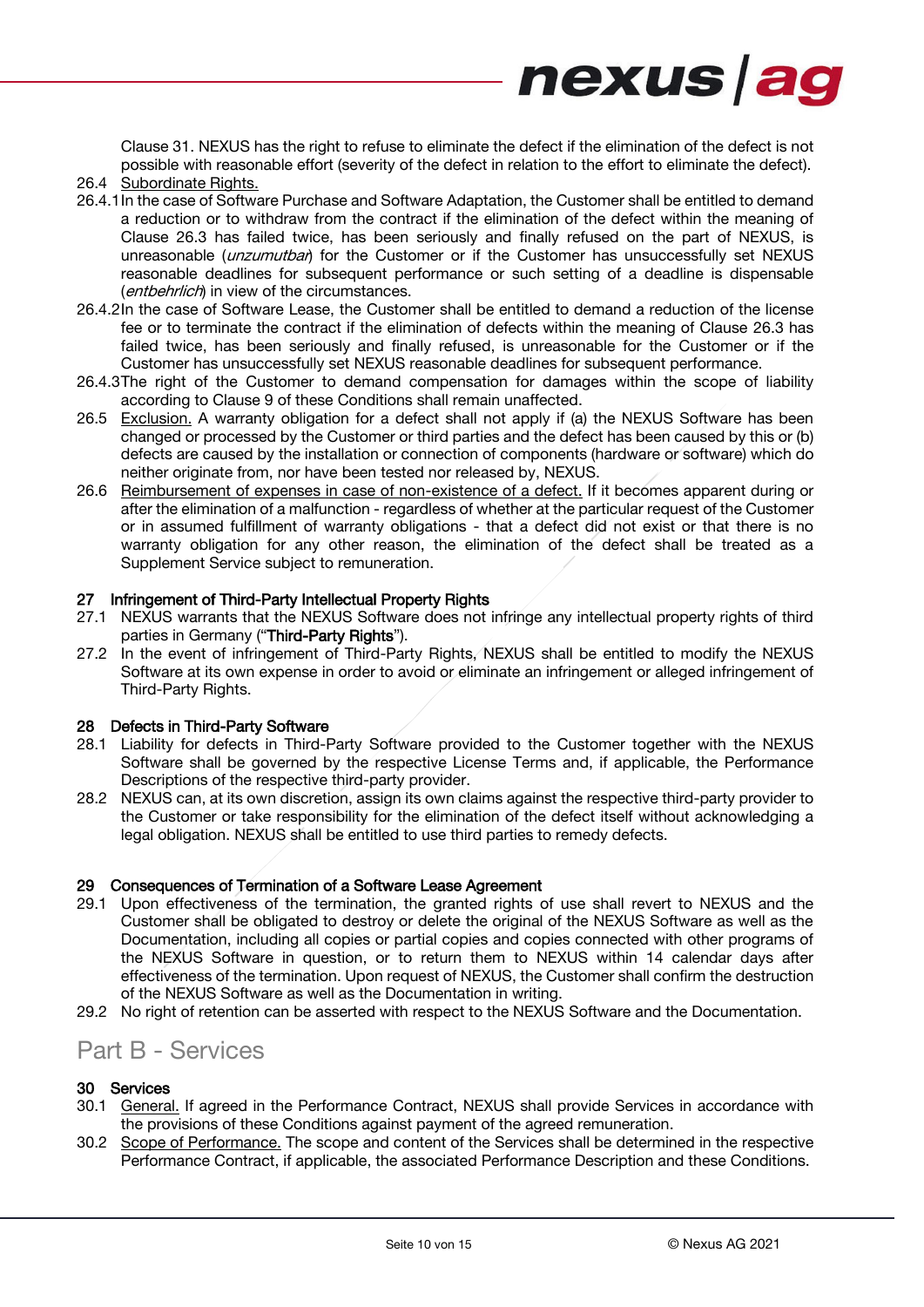

- <span id="page-10-0"></span>30.3 Supplement Services. Services not covered by the Performance Contract ("Supplement Services") shall only be provided by NEXUS if they are agreed upon between NEXUS and the Customer ("Supplement Contract"). These Conditions shall apply to the Supplement Contract.
- 30.3.1The scope and content of Supplement Services shall be determined solely by the Supplement Contract. Unless expressly agreed otherwise, Supplement Services are subject to a fee.
- 30.3.2Unless otherwise agreed with the Customer in text form, the following services in particular shall be deemed Supplement Services:
	- a) Elimination of malfunctions which have occurred due to Force Majeure, negligent or intentional behavior of the Customer or third parties, in particular due to use of the NEXUS Software which is not in accordance with the system description and operating instructions;
	- b) Activities in which the Customer has been instructed as evidenced by a training protocol and with regard to which it is reasonable for the Customer to perform them himself;
	- c) familiarization and training;
	- d) services for fault elimination if the cause of the fault is based on unauthorized changes to the NEXUS Software by the Customer or a third party or on other circumstances not culpably caused by NEXUS.
- 30.4 Changes. Clause [22.3](#page-6-3) shall apply accordingly to changes to the Scope of Performance of Services.

#### <span id="page-10-1"></span>31 Maintenance Services

- 31.1 Hotline. NEXUS maintains a central hotline service, which supports the Customer during normal business hours. Additional service hours can be agreed upon. NEXUS shall charge an appropriate fee for use of the hotline service by Customers who have not concluded a Service Contract or Supplement Contract or outside the agreed hours.
- 31.2 Remote Service. NEXUS will perform remote diagnosis, remote control and remote maintenance as required on request of the Customer in order to eliminate system malfunctions and restore the availability of the system.
- 31.3 On-Site Service. If, in the opinion of NEXUS, an on-site visit is necessary in exceptional cases, the date shall be coordinated with the Customer. Remuneration shall be based on the Service or Supplement Contract.
- 31.4 Software Maintenance. The Maintenance Services of NEXUS include regular improvements and extensions of the NEXUS Software. NEXUS reserves the right to decide at its reasonable discretion in which case a Hotfix, Patch, Release or Update is more appropriate.
- 31.4.1Software Maintenance requires that the Customer operates the NEXUS Software in a version containing all Updates, Patches, and Releases made available by NEXUS up to the time of availability of the Maintenance Services.
- 31.4.2Releases or Updates may necessitate an adjustment of the requirements for the IT Infrastructure specified in the Performance Contract. Insofar as Releases or Updates require amendments to the IT Infrastructure, NEXUS shall notify the Customer of this. If the Customer does not adapt the IT Infrastructure, restrictions in the Scope of Performance of the NEXUS Software may occur for which NEXUS is not liable.

#### 32 Liability for Service and Supplement Service.

- 32.1 Services. Insofar as Services or Supplement Services represent a service in the statutory sense (Dienstleistungen), NEXUS shall fulfill these with care customary in the industry. There is no liability for defects in this respect. The claim for damages within the framework of Clause [9](#page-2-0) remains unaffected.
- 32.2 Works. Insofar as Services or Supplement Services, in particular Maintenance Services, constitute work performances (*Werkleistungen*), Clause [26](#page-8-4) of these Conditions shall apply accordingly to the liability for defects.

## Part D – Hardware Purchase

#### 33 Prices, Delivery and Transfer of Risk

- 33.1 All prices for Hardware are quoted in EURO FCA (Incoterms 2020) at the place of delivery specified in the Performance Contract plus applicable VAT and packaging.
- 33.2 Delivery and transfer of risk shall also be governed by FCA (Incoterms 2020) from the place of delivery specified in the Performance Contract.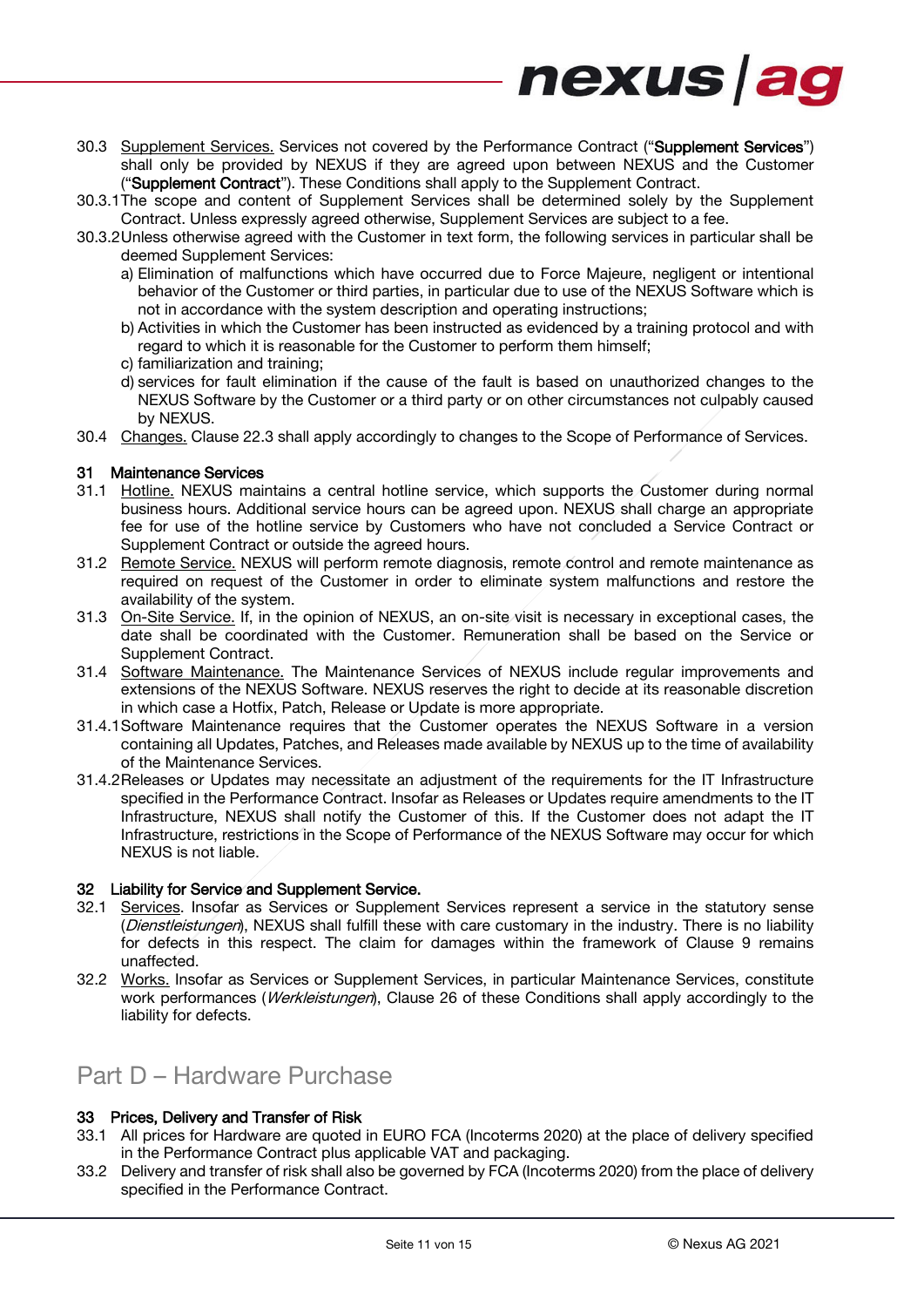33.3 If another delivery clause has been agreed and if the shipment is delayed as a result of circumstances for which the Customer is responsible, in particular at the request of the Customer, risk shall pass to the Customer from the day of notification of readiness for shipment; however, NEXUS shall be obliged to effect the insurance requested by the Customer at the Customer's request and expense. The Customer's payment obligations shall remain unaffected by this.

nexus ag

33.4 If dispatch is delayed at the Customer's request, the Customer shall be charged the monthly storage costs at 0.1% of the price of the item sold, starting one month after notification of readiness for dispatch.

#### 34 Retention of Title

- 34.1 NEXUS shall retain ownership of the Hardware until complete fulfilment of the purchase price claim ("Reserved Goods").
- 34.2 The Customer shall treat the Reserved Goods with care, in particular to insure them at its own expense against damage by fire, water and theft at their replacement value.
- 34.3 In the event of seizure, confiscation, damage and/or loss of the Reserved Goods, the Customer shall inform NEXUS immediately; a violation of this obligation shall give NEXUS the right to withdraw from the contract. The Customer shall bear all costs which had to be incurred in particular within the framework of a third-party action to successfully lift a seizure and, if applicable, to successfully recover the Reserved Goods, insofar as they cannot be collected from third parties.
- 34.4 If NEXUS has effectively withdrawn from the contract, NEXUS shall be entitled to take back the Reserved Goods if the taking back was threatened with a reasonable notice period. The Customer shall bear the costs incurred by exercising the right to take back the Reserved Goods, in particular for transport. NEXUS shall be entitled to realise the Reserved Goods taken back and to satisfy NEXUS from the proceeds thereof, provided the realisation was previously threatened with a reasonable notice period. If the proceeds exceed the outstanding claims from the contractual relationship, this surplus shall be issued to the Customer.

#### <span id="page-11-0"></span>35 Notice of Defects, Warranty for Defects (Sachmangelhaftung)

- 35.1 The Customer shall inspect the Hardware immediately upon receipt and notify NEXUS in text form of all identifiable defects immediately, but no later than within 3 working days (Saturday does not count as a working day); otherwise the Hardware shall be deemed to have been approved. Hidden defects must be notified in text form immediately after discovery, at the latest after the expiry of 3 working days (Saturday does not count as a working day); otherwise the Hardware shall also be deemed to have been approved with regard to these hidden defects.
- 35.2 If the Hardware has a defect, NEXUS may, at NEXUS's discretion, either remedy the defect (rectification) or deliver a defect-free item (replacement) as subsequent performance.
- 35.3 Claims from supplier recourse of consumer purchases shall be governed by law. Such claims are excluded if the defective Hardware has been further processed by the Customer or another entrepreneur, e.g. by installation into another product.
- 35.4 The Customer shall give NEXUS the time and opportunity required for the subsequent performance owed, in particular to hand over the Hardware complained about for examination purposes. In the event of a replacement delivery, the Customer shall return the defective Hardware to NEXUS in accordance with the statutory provisions.
- 35.5 In all other respects, the Customer shall be entitled to the statutory warranty rights.
- 35.6 Complaints about partial performances shall not entitle the Customer to reject the remaining performances unless the Customer is entitled to withdraw from the entire contract due to the defective partial performance.
- 35.7 Insofar as the manufacturer offers a guarantee exceeding the contractual liability of NEXUS, this can only be asserted directly against the manufacturer and shall not justify any claims against NEXUS.

### Part E – Hardware Rent

#### 36 General

- 36.1 The properties of the rented Hardware as well as its period of use shall be governed by the Performance Contract.
- 36.2 NEXUS shall hand over the rented item to the Customer in a flawless, operational condition (in the case of used rented items, generally overhauled) with the necessary documents and rent it to the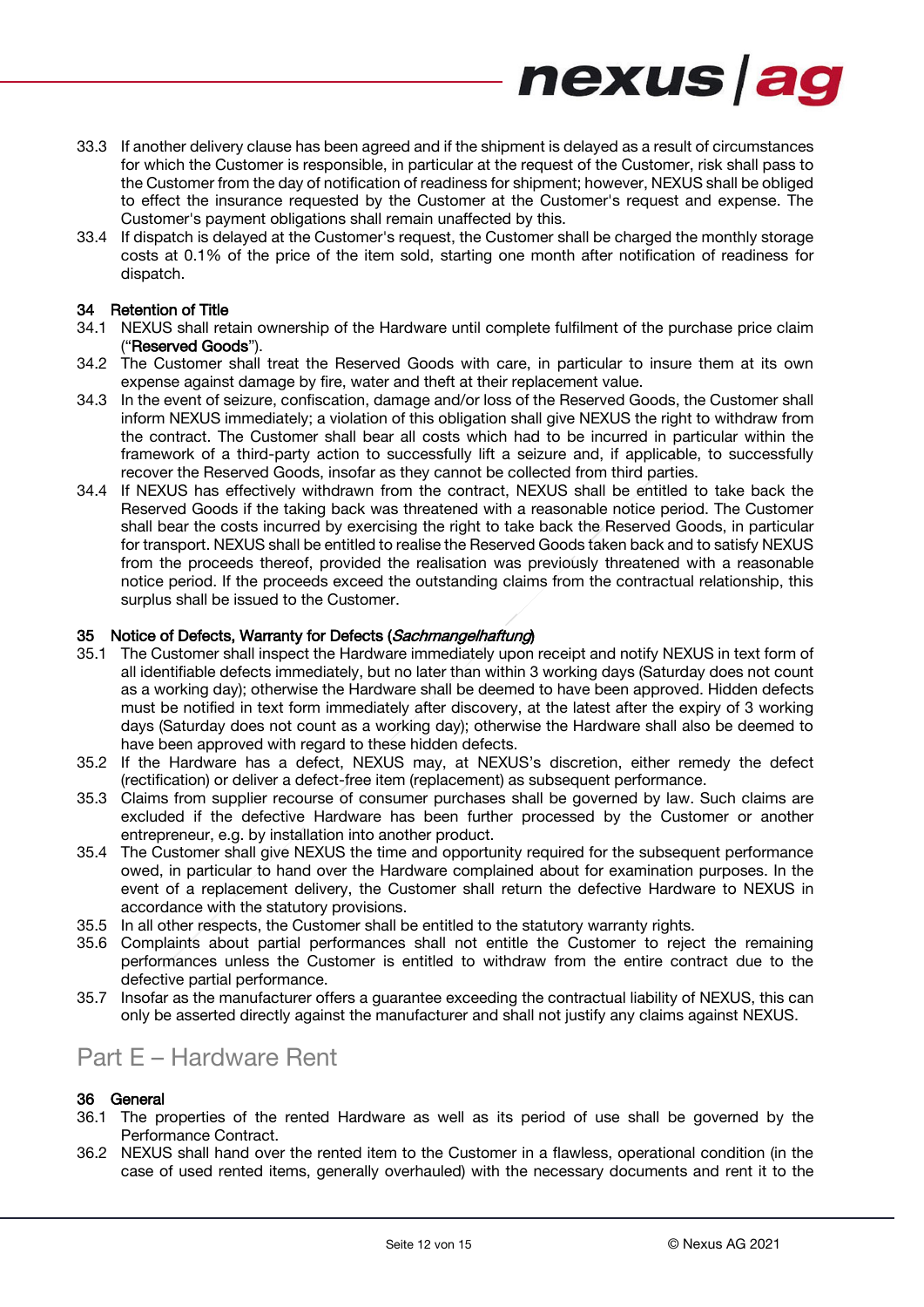

- 36.3 The rental period begins on the day on which the Hardware arrives at the Customer's place of receipt, but not before the time specified in the Performance Contract.
- 36.4 The Hardware shall be provided for the Customer's exclusive use. The transfer of rights to use existing software shall be governed by Parts B and D of these Conditions.

36.5 Unless otherwise stipulated in the Performance Contract, the Customer shall be responsible for

a) the installation of the rented item and making it ready for operation,

b) the assembly, installation, set-up or commissioning of the Hardware or

c) the instruction of the operating personnel

and shall provide for the technical requirements for the operation of the Hardware, such as in particular power, telephone and network connections.

36.6 Any granting of use to third parties requires prior consent by NEXUS in text form (e.g. by fax, e-mail, EDI or in writing) in order to be permissible. In the event that NEXUS should grant such consent, the Customer shall be obligated to inform NEXUS of the name and address of the third party as well as the place of installation of the Hardware and to conclude a contract with the third party incorporating these Conditions.

#### 37 Rent

- 37.1 The rent shall be regulated in the Performance Contract and shall generally be payable monthly.
- 37.2 The first rent is due at the beginning of the rental period. Subsequent rents shall be due in advance for the agreed payment period.
- 37.3 Rent, fees and costs are exclusive of the statutory value added tax applicable to them at the time of performance.

#### 38 Defects, Warranty

- 38.1 The Hardware shall be provided in a usable condition.
- <span id="page-12-0"></span>38.2 The Customer shall inspect the Hardware for defects, operability and completeness upon delivery and confirm this by signature on the delivery note. In the event of defects or damage, the Customer shall report these immediately.
- 38.3 NEXUS shall remedy all defects existing at the time of delivery and notified to NEXUS in due time in accordance with Clause [38.2](#page-12-0) of these Conditions. Instead, NEXUS may also provide the Customer with a functionally equivalent replacement item. During the repair of the rented item by NEXUS, the Customer shall be released from the rental charge.
- 38.4 The Customer can terminate the rental contract if NEXUS culpably allows a reasonable deadline set by the Customer for the elimination of a defect of the Hardware existing at the time of handover and notified by the Customer in due time to expire without success. This shall also apply if the elimination of such defect by NEXUS fails.
- 38.5 Any liability of NEXUS regardless of fault due to initial defects shall be excluded. In all other respects, the liability of NEXUS shall be governed by Clauses [9](#page-2-0) and [10.](#page-3-2)

#### 39 Ownership

- 39.1 The Hardware shall remain the property of NEXUS or the supplier of the Hardware during the entire period of use. Any proprietary notices affixed may not be removed, falsified or made unrecognisable.
- <span id="page-12-1"></span>39.2 The Customer shall notify NEXUS immediately of any seizure of the Hardware, in particular by attachment, application for the opening of insolvency proceedings as well as the opening of insolvency proceedings itself and shall notify the insolvency administrator or other third parties of the ownership of NEXUS or the supplier of the Hardware.
- <span id="page-12-2"></span>39.3 The Customer shall inform NEXUS immediately in the event of damage to or loss of the Hardware.
- 39.4 In the event of violation of the obligations under Clauses [39.2](#page-12-1) and [39.3,](#page-12-2) NEXUS shall have the right to terminate the contract for good cause. The Customer shall reimburse those costs which have to be incurred for the replacement of the Hardware.

#### <span id="page-12-3"></span>40 Maintenance, Repair

- 40.1 Maintenance and repair of the Hardware shall be carried out solely by NEXUS or by a third party commissioned by NEXUS during the time the Hardware remains with the Customer. This includes repairs and maintenance.
- 40.2 If the defect or the cause underlying the maintenance / repair is due to a technical defect, NEXUS shall bear the costs.